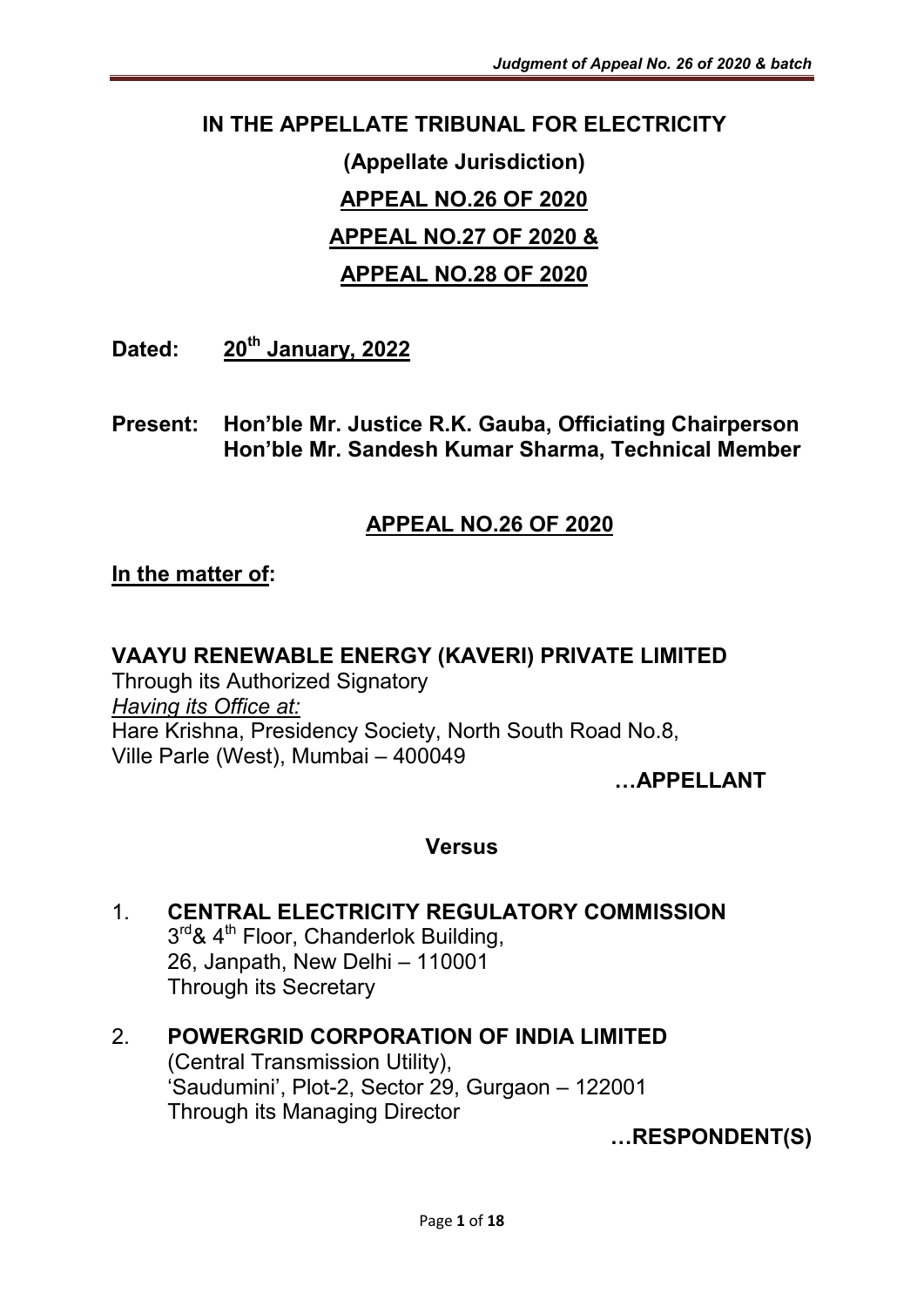## APPEAL NO.27 OF 2020

#### In the matter of:

## VAAYU RENEWABLE ENERGY (SIRONJ) PRIVATE LTD.

1102 (3),  $11<sup>th</sup>$  Floor, Fortune Terrace, New Link Road, Andheri West, Mumbai – 400053 …APPELLANT **Versus** 

#### 1. CENTRAL ELECTRICITY REGULATORY COMMISSION 3rd & 4<sup>th</sup> Floor, Chanderlok Building,

26, Janpath, New Delhi – 110001 Through its Secretary

### 2. POWERGRID CORPORATION OF INDIA LIMITED

(Central Transmission Utility), 'Saudumini', Plot-2, Sector 29, Gurgaon – 122001 Through its Managing Director

…RESPONDENT(S)

### APPEAL NO.28 OF 2020

#### In the matter of:

#### VAAYU RENEWABLE ENERGY (KRISHNA) PRIVATE LIMITED

Through its Authorized Signatory Hare Krishna, Presidency Society, North South Road No.8, Ville Parle (West), Mumbai – 400049

…APPELLANT

#### Versus

1. CENTRAL ELECTRICITY REGULATORY COMMISSION 3<sup>rd</sup>& 4<sup>th</sup> Floor, Chanderlok Building, 26, Janpath, New Delhi – 110001 Through its Secretary

#### 2. POWERGRID CORPORATION OF INDIA LIMITED (Central Transmission Utility), 'Saudumini', Plot-2, Sector 29, Gurgaon – 122001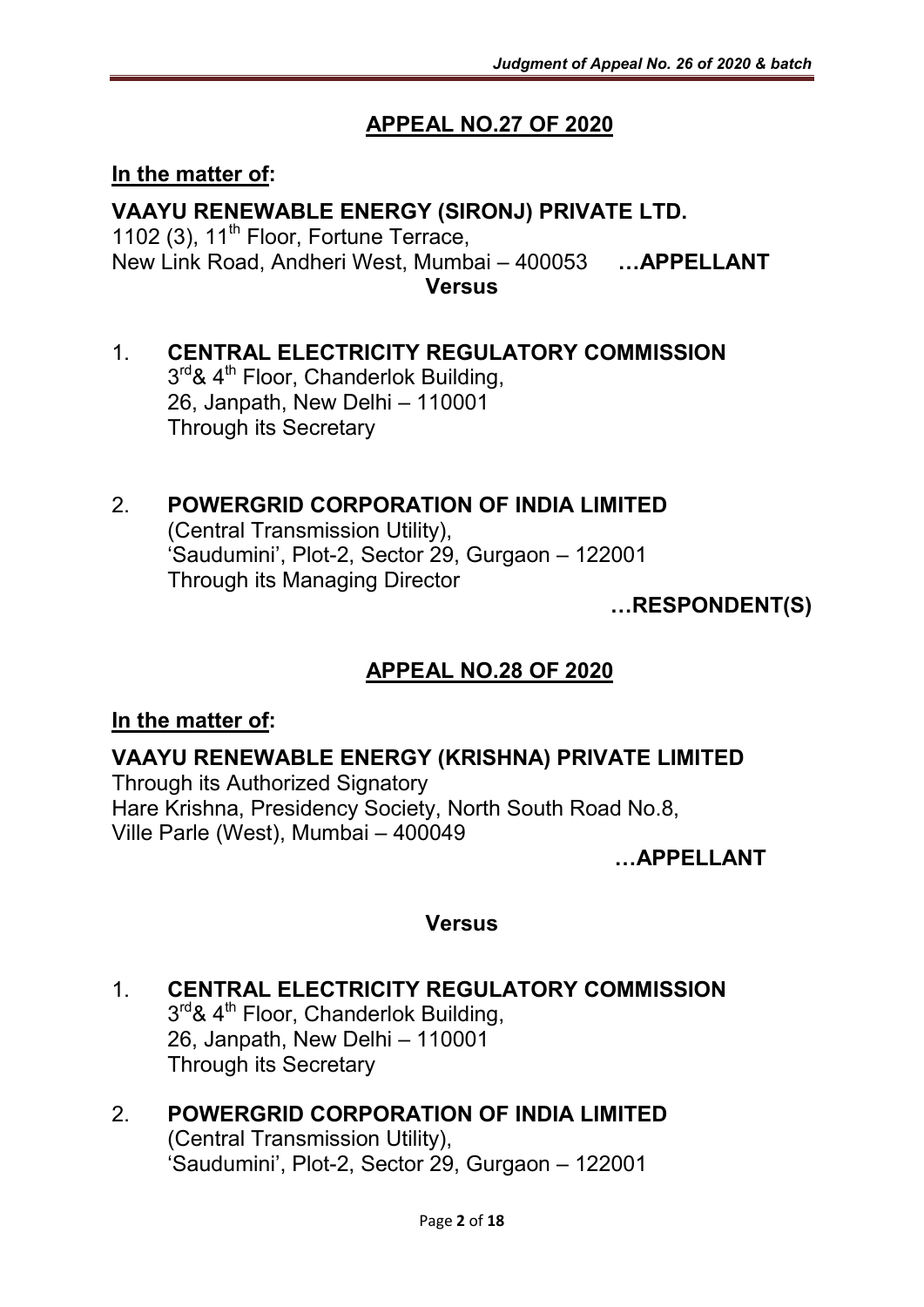Through its Managing Director

### …RESPONDENT(S)

Counsel for the Appellant(s) : Mr. Sajan Poovayya, Sr. Adv. Mr. Vishal Gupta Mr. Avinash Menon Mr. Sumeet Sharma Mr. Paras Choudhary Mr. Ashutosh Jain

Counsel for the Respondent(s) : Ms. Suparna Srivastava for R-2

### J U D G M E N T (ORAL)

#### PER HON'BLE MR. SANDESH KUMAR SHARMA, TECHNICAL MEMBER

1. This batch of Appeals was taken up by video conference mode on account of pandemic conditions, it being not advisable to hold physical hearing.

2. The Appellants namely Vaayu Renewable Energy (Kaveri) Pvt. Ltd.("VREKPL"), Vaayu Renewable Energy (Sironj) Pvt. Ltd.("VRESPL") and Vaayu Renewable Energy (Krishna) Pvt. Ltd.("VREKRPL) in the present Appeals i.e., Appeal no. 26/2020, Appeal no. 27/2020 and Appeal no. 28/2020 respectively have challenged the common Order dated 13.1.2020 ("impugned order") passed by the Central Electricity Regulatory Commission (in short the "Respondent Commission" or "Central Commission") in Petition No.56/MP/2019 ("Petition56"), Petition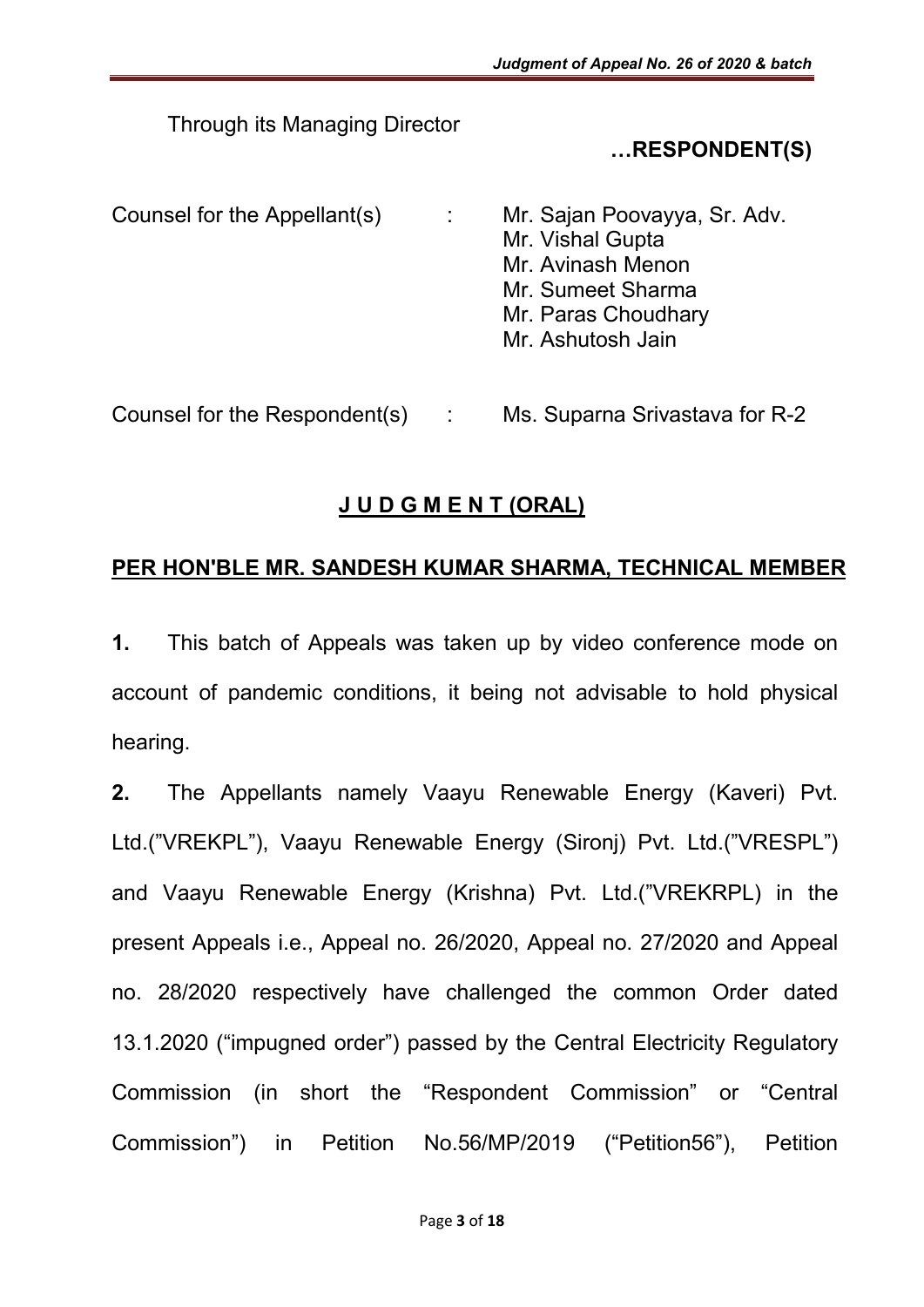No.57/MP/2019 ("Petition57") and Petition No.58/MP/2019 ("Petition 58"). The Respondent Commission vide the said order has revoked the Stage II Connectivity granted to the Appellants, however, also directed the Respondent no. 2 to encash the Bank Guarantees ("BG") furnished by the Appellants against the petition of the Appellants seeking time extension of eight (8) months for fulfilling the prescribed regulatory/contractual conditions pertaining to the Stage-II connectivity granted to them by Respondent No.2 for their proposed Wind Power Projects in District Kutch in the State of Gujarat and also restraining Respondent No.2 from encashing the bank guarantees furnished under the Transmission Contracts signed with the Respondent no. 2.

3. The Appellant in the first Captioned Appeal (Appeal no. 26/2020), Vaayu Renewable Energy (Kaveri) Private Limited is a Company incorporated under the provisions of the Companies Act, 2013 and is submitted that the Appellant is engaged in the business of undertaking Renewable Energy Power Development, namely, Wind Energy project and also Solar Power Project at different places in India.

4. The Respondent No.1 is Central Electricity Regulatory Commission (CERC) is a statutory body function under Section-76 of the Electricity Act, 2003.

5. The Respondent No.2 herein, Power Grid Corporation of India Limited has been notified by the Central Government as the Central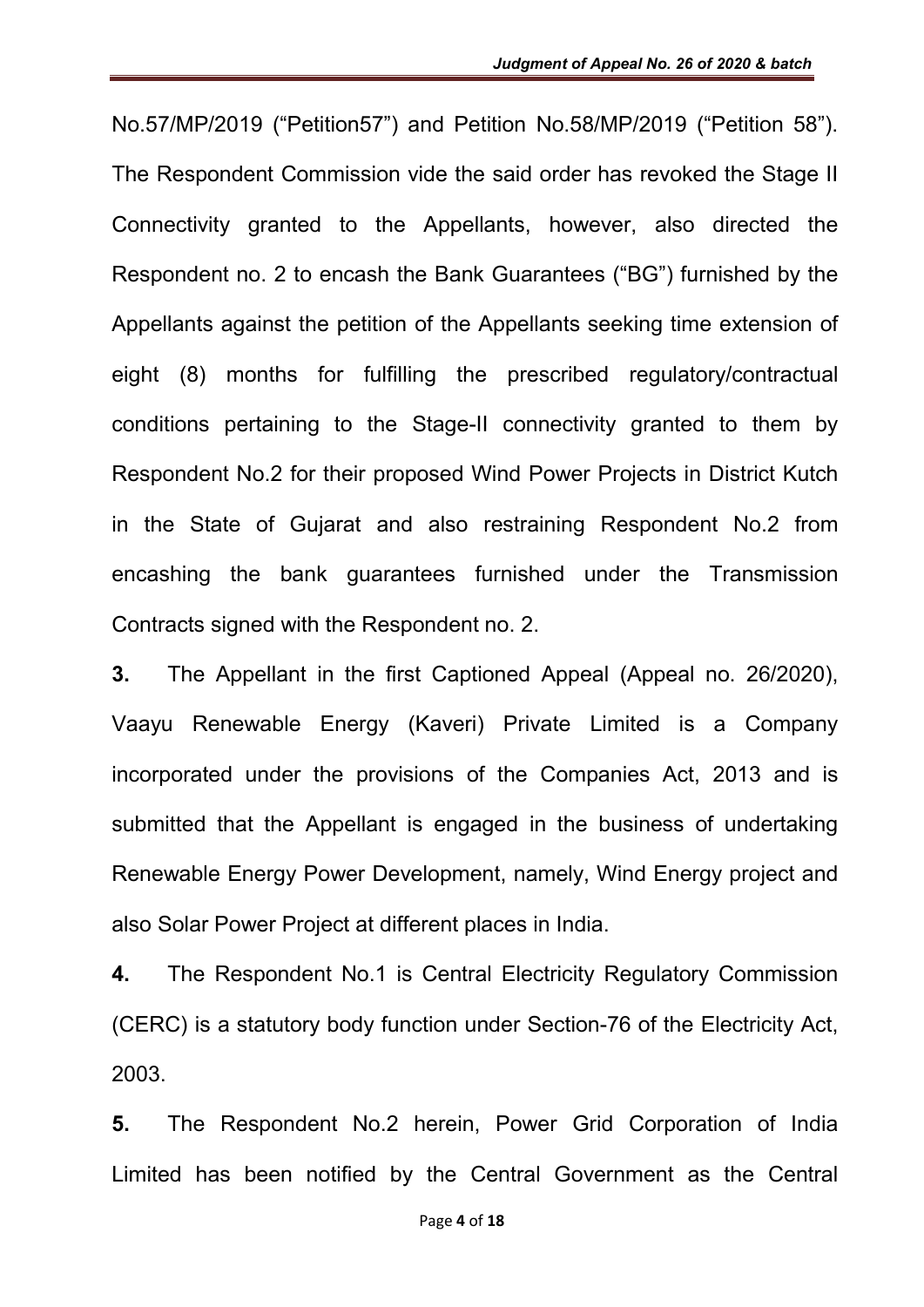Transmission Utility [the "CTU"] for undertaking various functions as provided under Section 38 of the Electricity Act, 2003.

6. The history of the facts leading to the appeal being presented may be noted in brief.

7. Three captioned Appeals are similar in nature and filed against the impugned common order passed by the Central Commission and therefore the Appeal No. 26 of 2020 will be discussed in detail which will set out the principle of law for the other two Appeals.

8. Vaayu Renewable Energy (Kaveri) Private Limited, the Appellant in the first captioned Appeal, is engaged in the business of undertaking Renewable Energy Power Projects and proposed to set up Wind Farm and Generation Project of 300 MW at Meghpur, Kutch District in the State of Gujarat ("Project").

9. The Appellant vide applications dated 25.05.2018 and 17.06.2018 respectively, as part of the process of setting up the project applied for Stage I and Stage II connectivity under the Detailed Procedure for Grant of Connectivity to Projects based on Renewable Energy sources to Inter-state Transmission System ("Detailed Procedure") notified by the Central Commission on 15.05.2018 as per Regulation 27 of CERC (Grant of Connectivity, Long-term Access and Medium-term Open Access in Inter-State Transmission and related matters) Regulations, 2009 ("CERC Grant of Connectivity Regulations, 2009"),.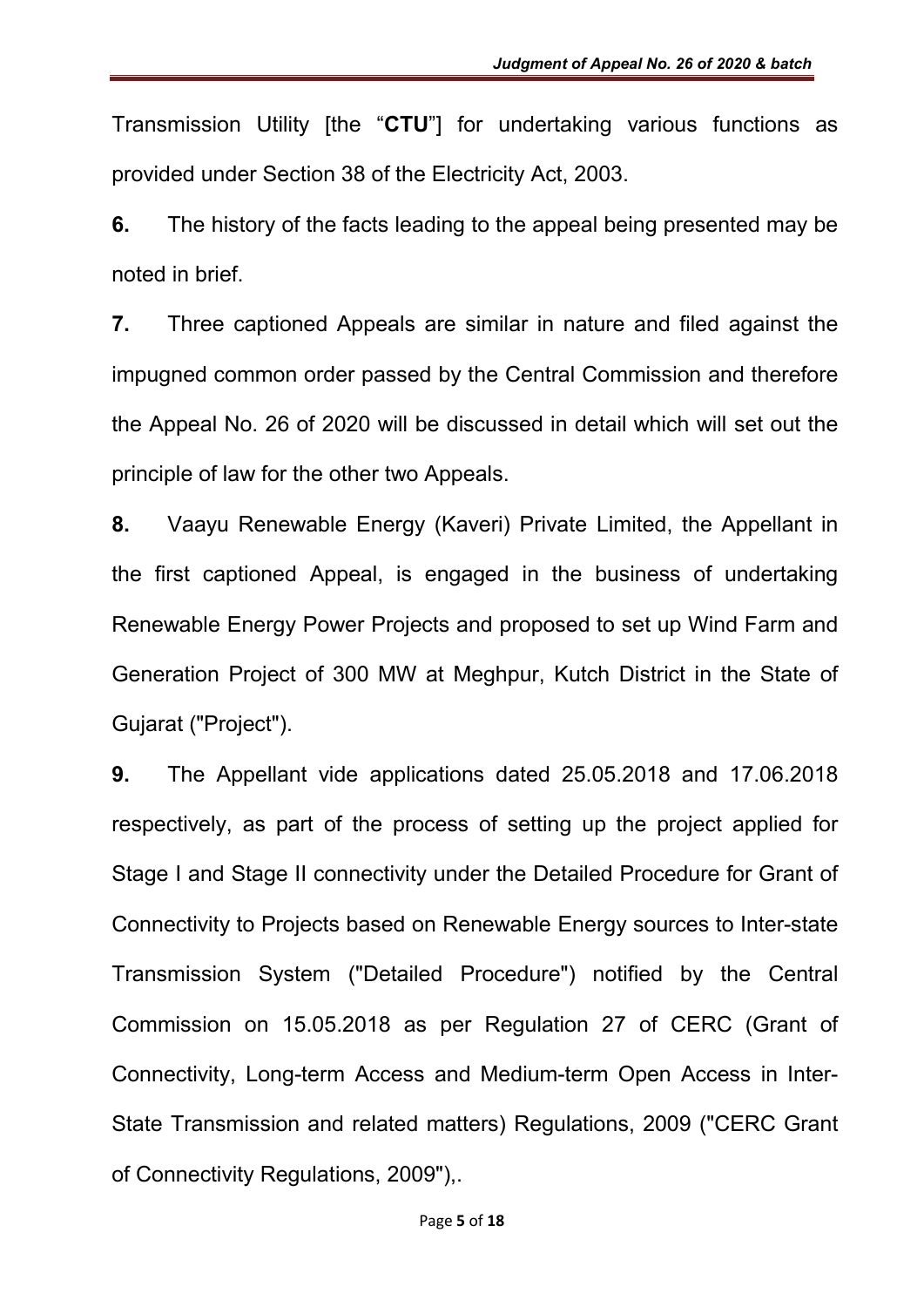10. Further, the Appellant acquired 50% of the land required for the project i.e., 55 footprints against the requirement of 109 land footprints for the Project, pursuant to the order of District Collector and under Gujarat Land Policy, 2004.

11. Subsequent to the connectivity applications, Respondent no. 2, on 19.07.2018 granted Stage I Connectivity to the Appellant for the Project with primary connectivity at Bhuj Pooling Station and alternative connectivity at Bhuj II Pooling Station.

12. In the meanwhile, the Appellant in the months December. 2017 and Jan. 2018 applied before the District Collector seeking acquisition of 54 land footprints, i.e., the balance land footprint required for the project.

13. On 03.08.2018, the Appellant and Respondent no. 2 entered into a Transmission Agreement for Connectivity and as per the Detailed Procedure and the Transmission Agreement for Connectivity dated 03.08.2018, the Appellant furnished a bank guarantee of Rs. 5 (Five) crores on 16.08.2018 to remain valid till 01.09.2020.

14. The process of acquisition of balance land for the project was delayed due to the directions issued by letter dated 25.07.2018 of Department of Revenue, Government of Gujarat to the District Collectors, instructing them to consider only applications/ requests of project developers selected by Gujarat Urja Vikas Nigam Limited ("GUVNL") for allotment of revenue lands till the finalization of a new land policy.

#### Page 6 of 18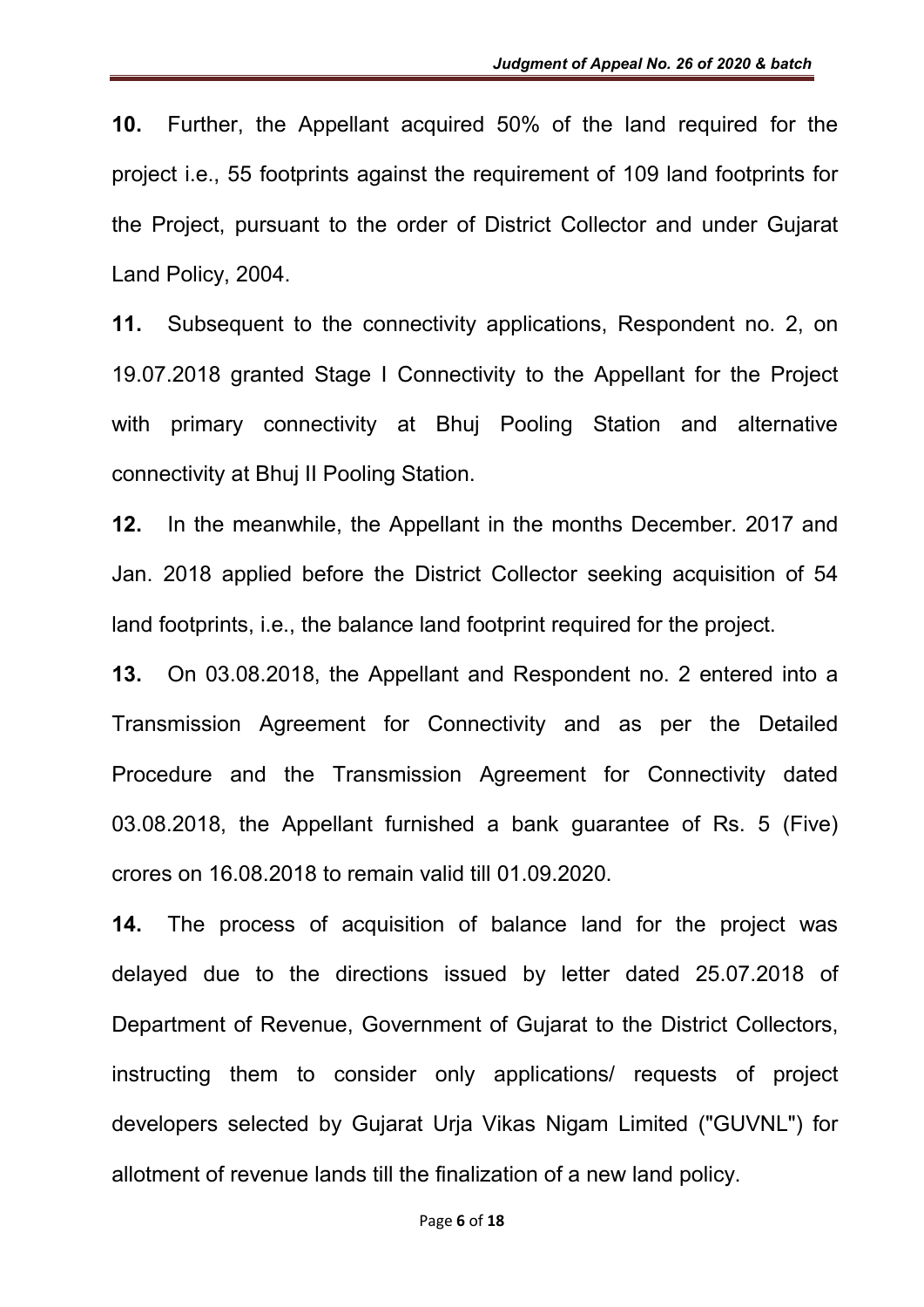15. As land allotment was a pre-condition for achieving financial closure, Appellant, by its letter dated 31.12.2018 informed the Respondent that uncertainties in land allotment would adversely affect the schedule for financial closure of the Project.

16. On 25.01.2019, Department of Revenue, Government of Gujarat notified the New Land Policy, 2019. The New Land Policy, 2019 considered wind power projects with minimum capacity of 1000 MW for allotment of revenue land. As such the project of the Appellant was not covered for the allotment of Revenue Land.

17. Against the above backdrop, Appellant filed Petition No.57/MP/2019 before the Central Commission praying for extension of a period of 8 months for achieving financial closure in terms of Regulation 33A as provided under the CERC Grant of Connectivity Regulations, 2009.

18. The petition was disposed of by the Central Commission by Order dated 13.01.2020 thereby revoking the Connectivity granted to the Appellant, however, directing the Respondent no. 2 to encash the Bank Guarantee. Being aggrieved by the said order, the Appellant filed the present Appeal.

19. The Central Commission, while passing the order, made the following observations: -

> *"31. We have considered the submissions of the parties. It is noted that prior to New land Policy, the Petitioners have been*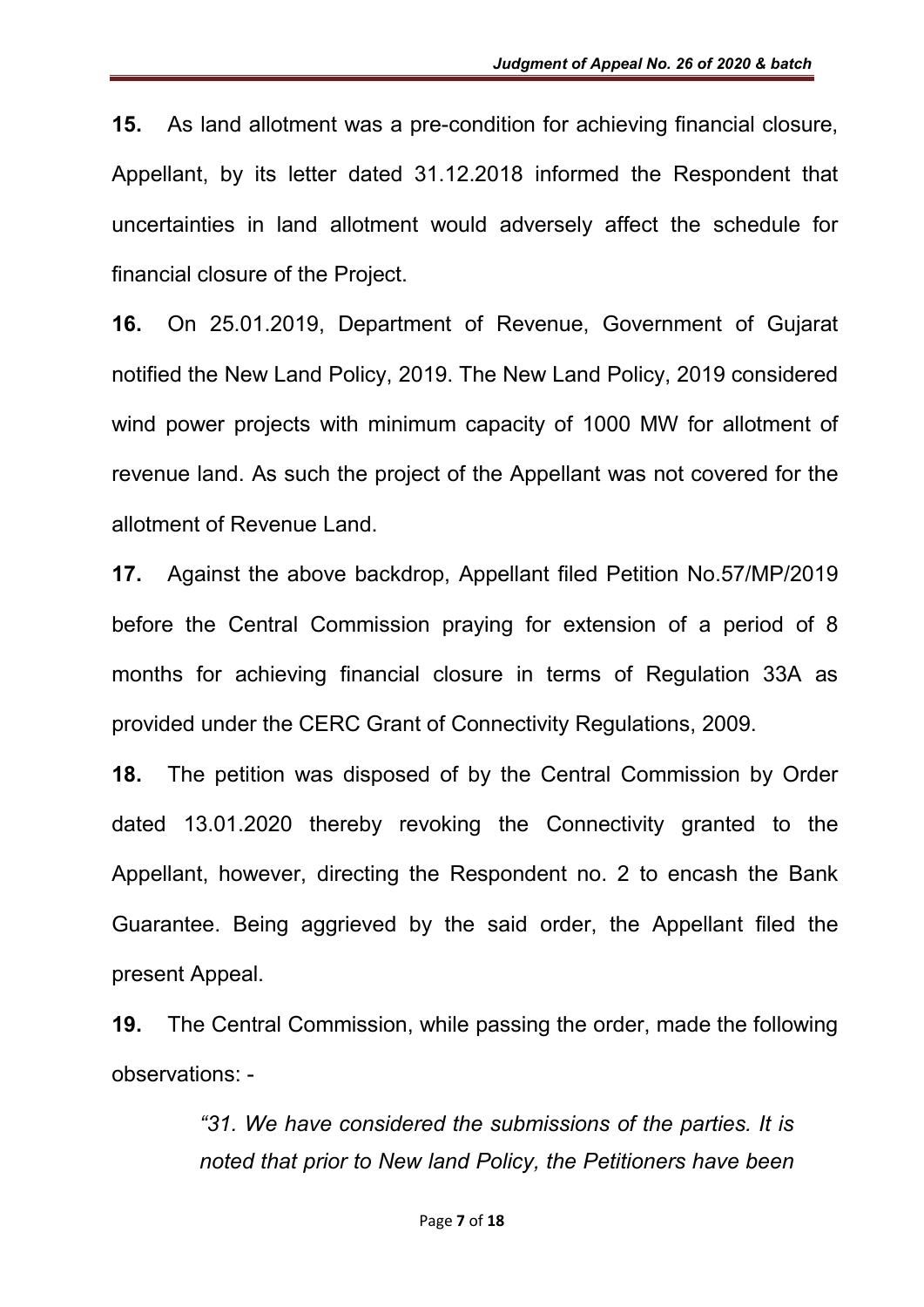*granted more than 50% of the land required for their projects Further, the Petitioners had also applied for allotment of balance revenue land required for their projects. We observe that the government policies quoted by Petitioner are regarding revenue land. However, the Petitioners have the option of acquiring other lands, such as private land.* 

*32. The Petitioners have, in its Petition, made a prayer for extension of time for 8 months to complete balance activities. However, during the hearing on 5.9.2019, the Petitioners have submitted that they shall not be able to implement the Projects and they have no other option but to surrender the connectivity and has prayed for return of Bank Guarantee furnished by the Petitioners.* 

*33. Clause 9.3.3 of the Detailed Procedure requires the Stage II grantee to fulfill the conditions enshrined in clause 9.3.1 or clause 9.3.2 and in the event of failure to fulfill the conditions of clause 9.3.1 or clause 9.3.2, as the case may be, Stage II Connectivity shall be revoked by CTU. Clause 9.3.3 of Detailed Procedure dated 15.5.2018 is reproduced as under :* 

*Order in Petitions No.56/MP/2019, 57/MP/2019 Page 19 of 20 and 58/MP/2019 "9.3.3 In the event of failure to achieve above milestones as listed in Clause 9.3.1or Clause 9.3.2 above, as applicable, Stage-II connectivity shall be revoked by the CTU under intimation to the grantee."* 

*34. It is noted that the Petitioners were granted Stage-II Connectivity on 19.7.2018 and as per Detailed Procedure dated 15.5.2018, the Petitioners were required to complete the financial closure by 18.4.2018, which the Petitioners have*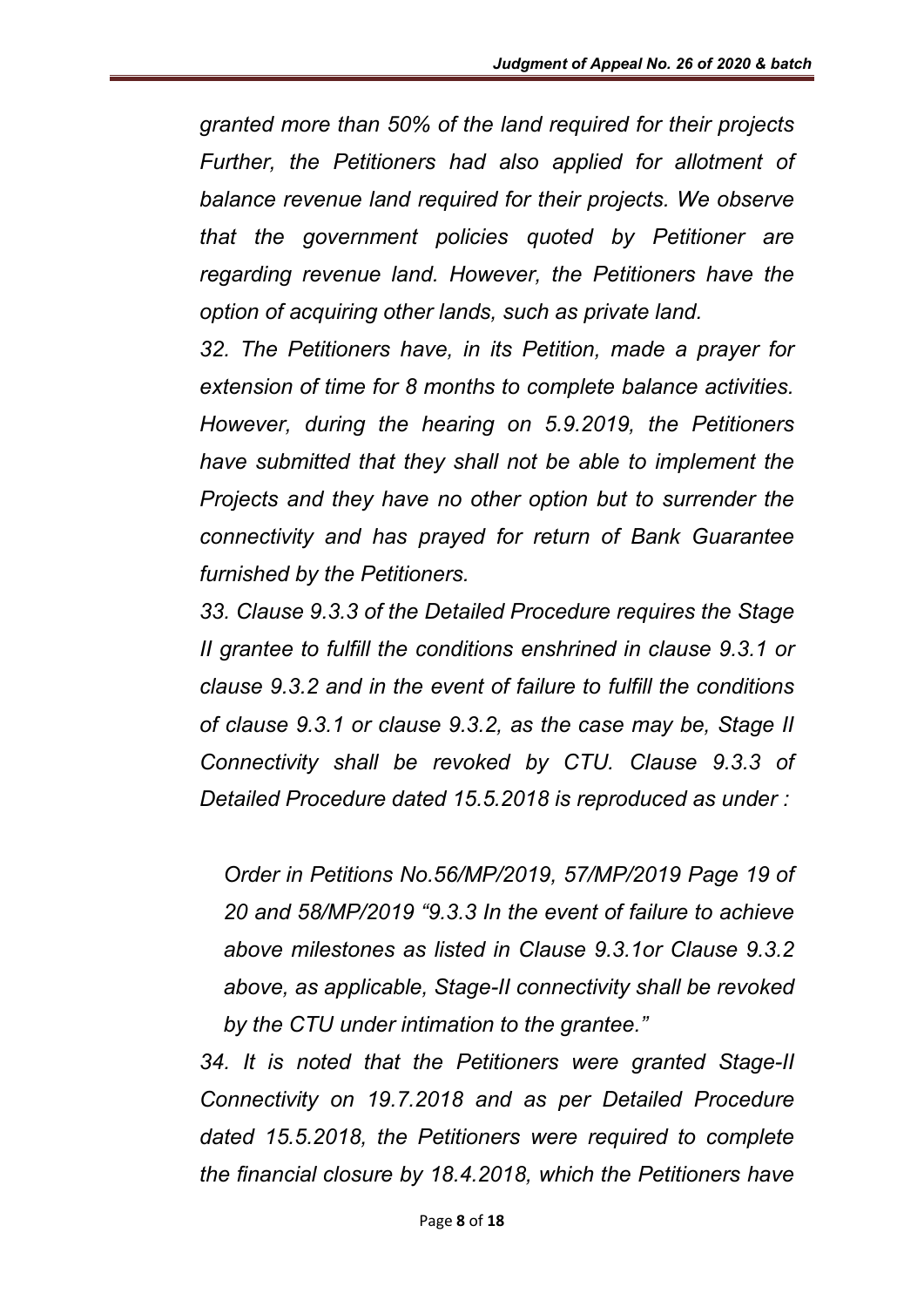*failed to achieve and therefore, the Stage II Connectivity granted to the Petitioners is revoked.* 

*35. It is noted that the construction at Bhuj sub-station is at advanced stage and there is no pending application for grant of Stage-II Connectivity at Bhuj (WR), where connectivity to the Petitioner's projects have been granted. As we have decided that the Stage-II Connectivity granted to the Petitioners is revoked, the Connectivity BG is liable to be encashed.* 

*36. The Detailed Procedure dated 15.5.22018 stipulates encashment of BG under clause 11.2, as under : "The Stage-II Connectivity grantees shall be required to complete the dedicated transmission line(s) and pooling sub-station(s) within 24 months from the date of intimation of bay allocation at existing or new/under-construction ISTS sub-station. If the grantee fails to complete the dedicated transmission line within the stipulated period, the Conn-BG of the grantee shall be encashed and Stage-II connectivity shall be revoked. The payment received in terms of these provisions shall be adjusted in the POC pool."* 

*37. Clause 1 (f) The Transmission Agreement for Connectivity executed between the Petitioners and PGCIL reads as under: "The Bank Guarantee shall be encahsed by Powergrid in case of failure of Stage II Connectivity grantee to complete the dedicate transmission line and pooling sub stations within 24 months from the date of intimation of bay allocation at existing or new/ under construction ISTS substations or in case of non-fulfillment of conditions to be met by Stage II Connectivity grantee in terms of Clause 9.3.3 of RE*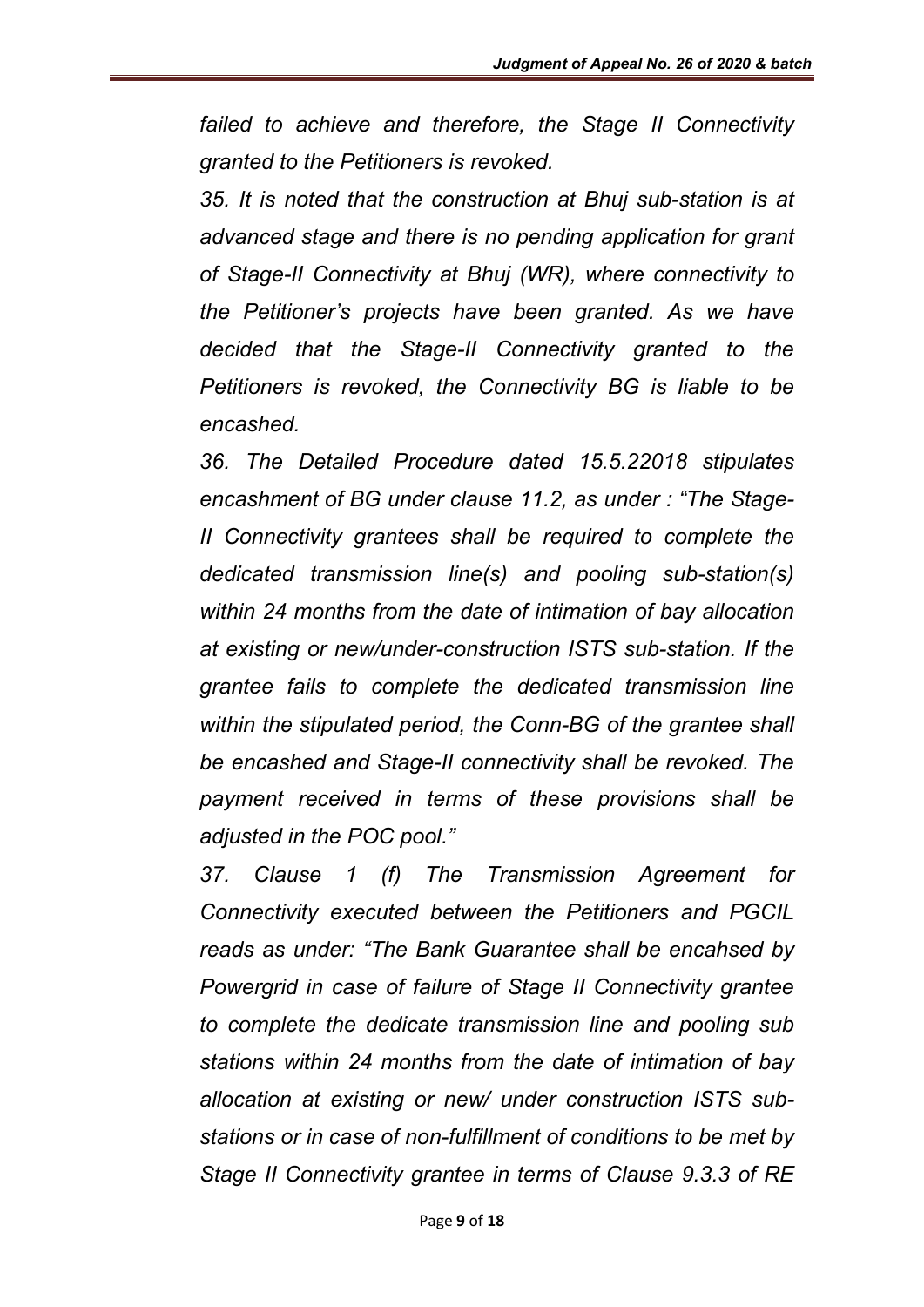*Connectivity Procedure." Order in Petitions No.56/MP/2019, 57/MP/2019 Page 20 of 20 and 58/MP/2019* 

*38. As per clause 11.2 of Detailed Procedure dated 15.5.2018, the Connectivity BG can be encashed only in the event the Stage II Connectivity grantee fails to complete the dedicated transmission line within 24 months from the date of intimation of bay allocation.* 

*39. Thus, there is provision for the encashment of BG, if Stage II connectivity grantee fails to complete the dedicated transmission line within 24 months from the date of intimation of bay allocation. However, in the instant case, the Petitioners have submitted that they shall not be able to implement the project and are surrendering the connectivity. Therefore, without waiting for 24 months period, PGCIL shall encash the BG furnished by the Petitioners."*

20. From the above, it is seen that the Central Commission vide para 33 and 34 has rightly acknowledged the fact that the Appellant has failed to achieve the milestones as per clause 9, and thus the Stage II Connectivity shall be revoked. However, it failed to appreciate that as per clause 9.3 only Connectivity can be revoked and there is no provision for encashment of Bank Guarantee. Once clause 9.3 has been attracted, any other provision becomes redundant in case linked to continuation of the Connectivity.

21. The Central Commission while passing the order has referred to the provision pertaining to the encashment of BG, if Stage II connectivity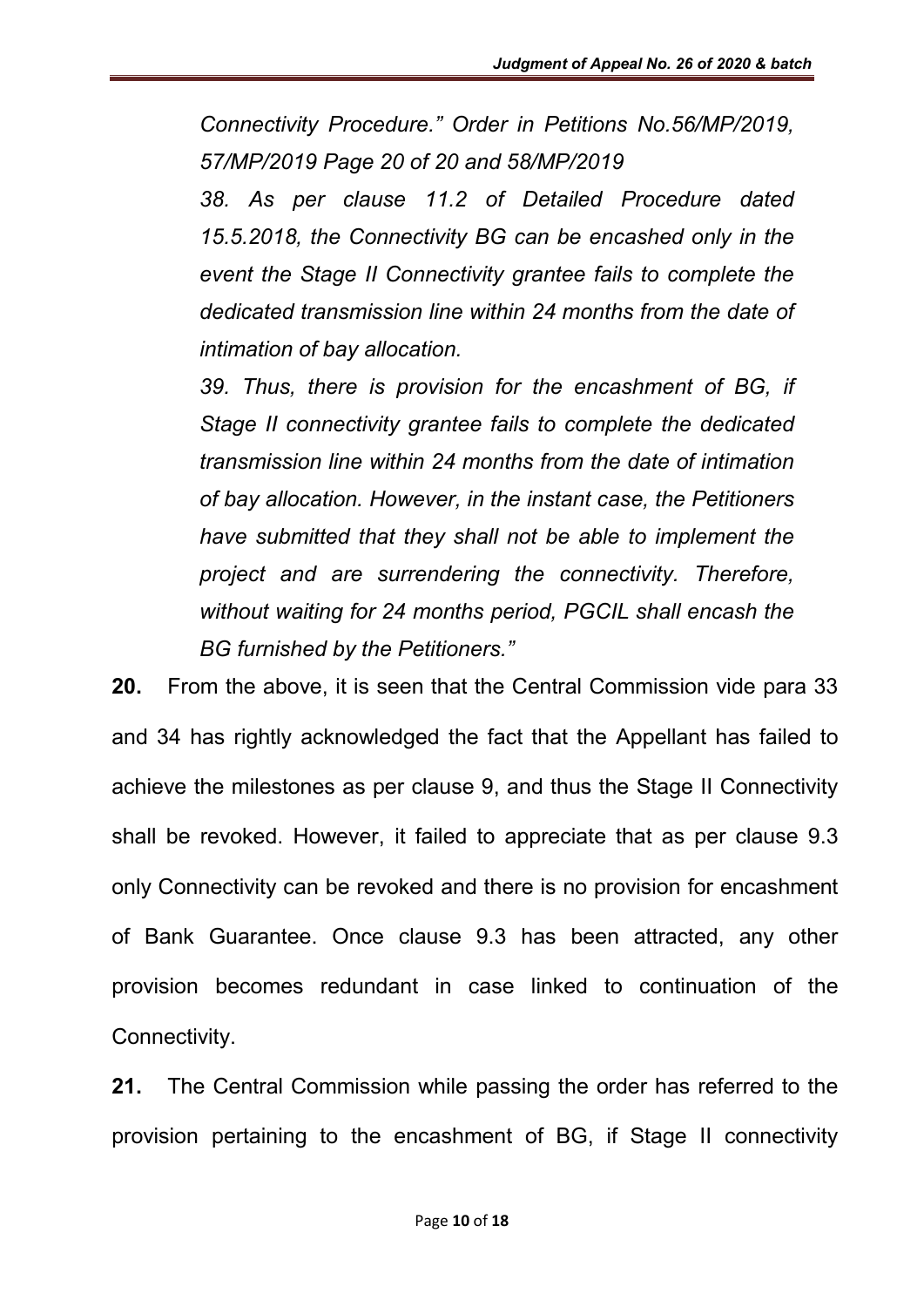grantee fails to complete the dedicated transmission line within 24 months

from the date of intimation of bay allocation. On the contrary, in the instant

case, invoked the provision even before the expiry of such period of 24

months and directed PGCIL to encash the BG furnished by the Petitioners.

22. The relevant statutory provisions under the law are required to be referred herewith:-

#### *(i) "Detailed Procedure for "Grant of connectivity to projects based on renewable sources to inter-state transmission system" -------*

*9.2 Eligibility for Stage-II Connectivity*

*Any of the following shall be eligible for grant of Stage-II Connectivity:* 

*9.2.1 An entity which has been selected through the tariff based competitive bidding carried out by the agency designated by the Central Government or the State Government for development of renewable generation projects including hybrid projects and is either a grantee of Stage-I connectivity or has applied for Stage-I and Stage-II Connectivity simultaneously. Such entity shall be required to submit letter of award issued by designated agency for development of the renewable generation project including hybrid projects.*

*9.2.2 An entity who is a grantee of Stage-I Connectivity or who has applied for grant of Stage-I and Stage-II Connectivity simultaneously, and is not covered under Clause 9.2.1 above, and having achieved the following milestones:* 

*(i) Ownership or lease rights or land use rights for 50% of the land required for the capacity of Stage-II connectivity; and*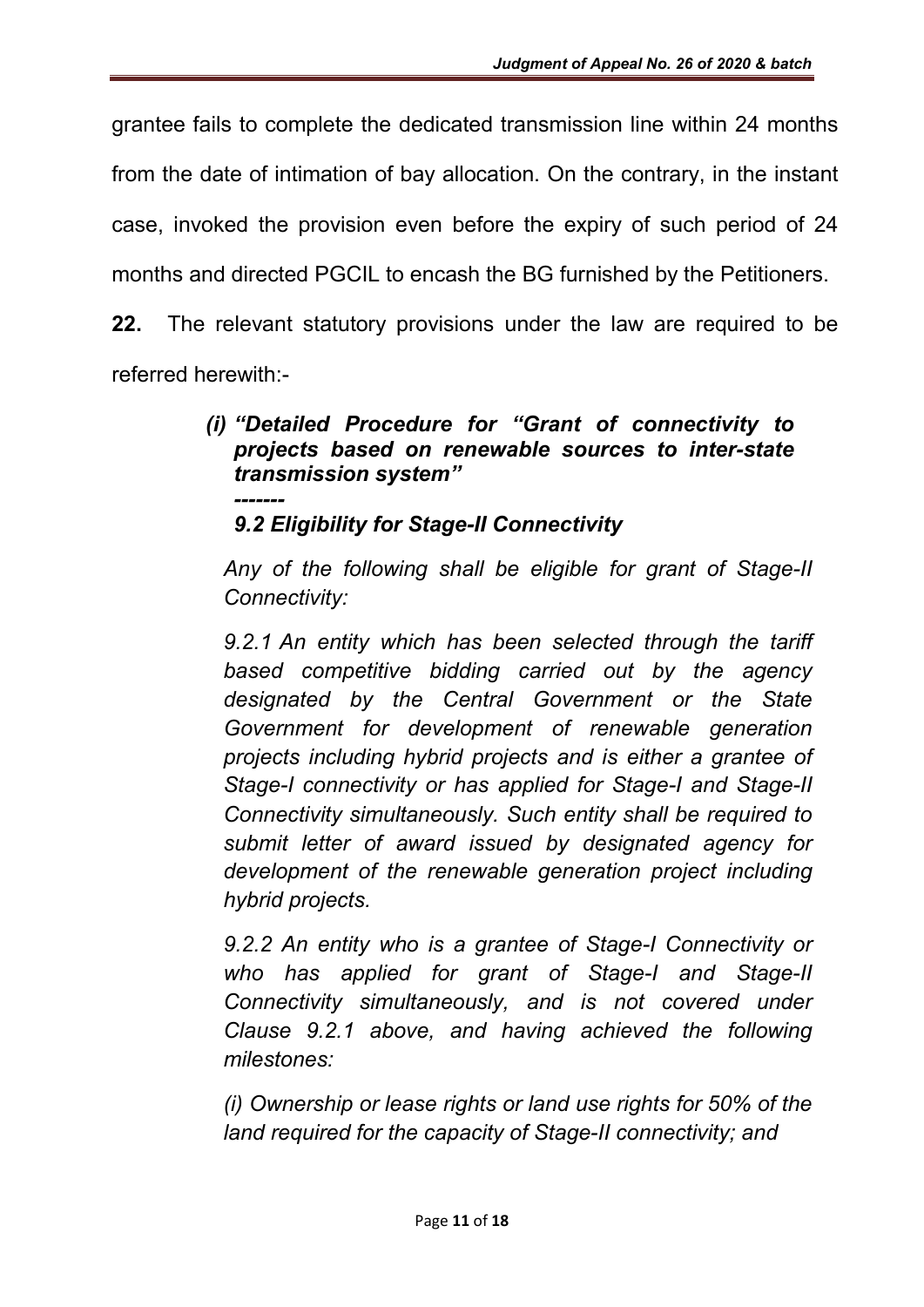*(ii) Achievement of financial closure, (with copy of sanction letter)* 

*or* 

*Release of at least 10% funds towards generation project execution supported by Auditor"s certificate regarding release of such funds through equity.*

*Note: In case Stage-I Connectivity is granted to a parent company and it is eligible for grant of Stage-II Connectivity as per Clause 9.2 above for execution of the generation projects through its 100% owned SPV / 100% owned Subsidiary, the parent company will apply for Stage-II Connectivity for such capacity for which it is eligible. An illustrative example is given below:* 

*a) Suppose Company "A" is granted Stage-I Connectivity for 1000 MW. Its 100% owned subsidiary "B" wins the bid (as identified under this Procedure) for 300 MW and attains eligibility for grant of Stage-II Connectivity. In that case "Ä" will apply for Stage-II Connectivity for "B" for 300 MW which shall be considered as per this Procedure.* 

*b) In another case, suppose Company "A" is granted Stage-I Connectivity for 1000 MW. Its 100% owned subsidiary "B" attains eligibility for grant of Stage-II Connectivity for 300 MW under Clauses 9.2.2 & 9.3.2. In that case "A" will apply for Stage-II Connectivity for "B" for 300 MW along with necessary documents and shall be considered for grant as per this Procedure.*

### *9.3 Conditions to be met by Stage-II Connectivity Grantees*

*9.3.1 After grant of Stage II connectivity, the grantee covered under Clause 9.2.1 shall have to achieve the following milestones in accordance with bidding documents and submit the proof to CTU within a week of achieving the milestone(s):*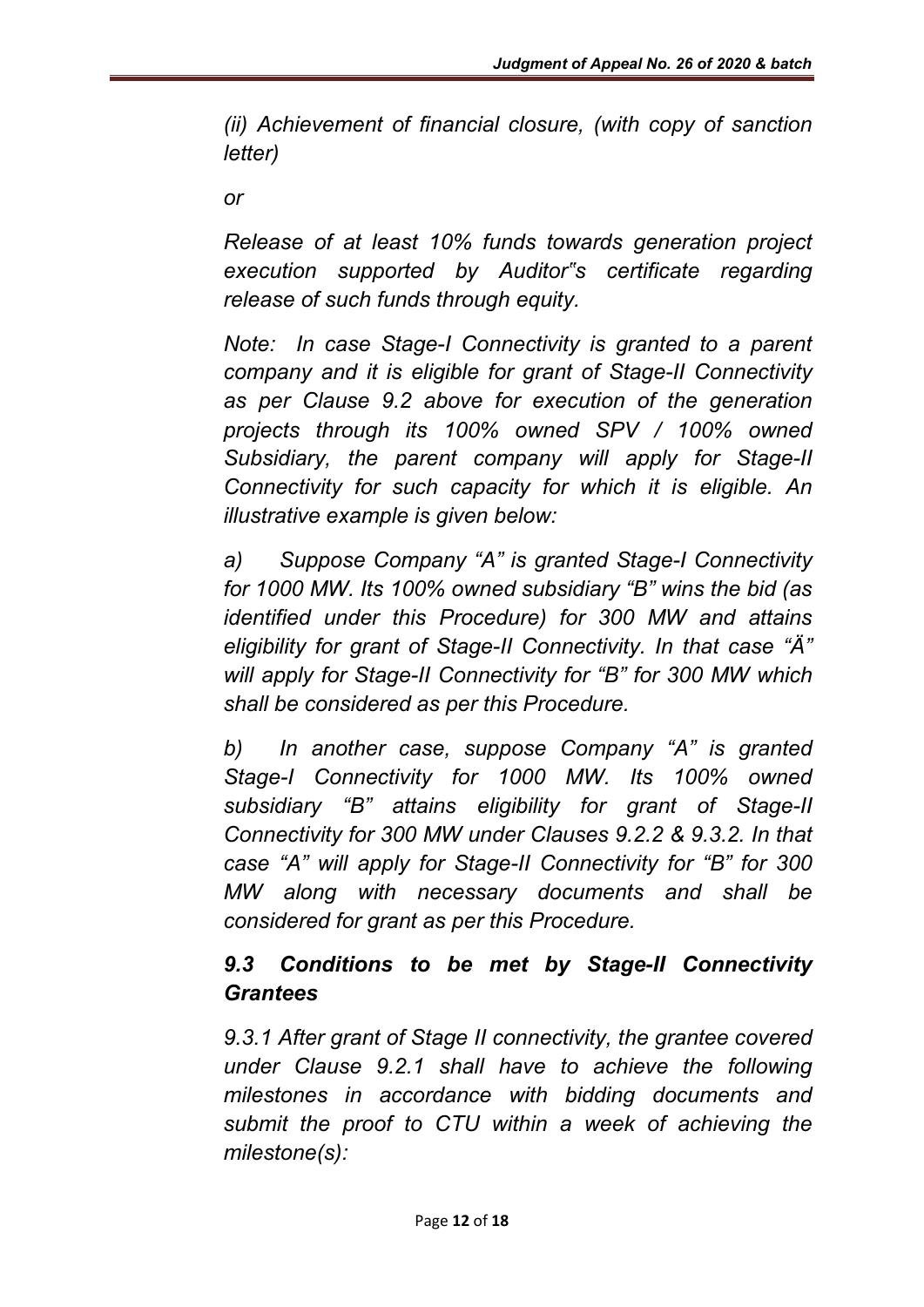*(i) Ownership or lease rights or land use rights of the land required as per bidding documents for the capacity of Stage-II connectivity.* 

*(ii) Financial closure within the time stipulated in the PPA. Sanction letter from financial institution to be submitted as proof of financial closure.* 

*(iii) Proof of release of at least 10% funds towards generation project execution within three months from the date of financial closure supported by Auditor"s certificate regarding release of such funds through equity.* 

*9.3.2 After grant of Stage II connectivity, the grantee covered under Clause 9.2.2 shall have to achieve the following milestones and submit the proof to CTU within nine months from date of grant of Stage-II Connectivity:* 

*(i) In case of an entity who has submitted the proof of release of at least 10% funds shall submit documents regarding achievement of financial closure;*

*(iii) In case of entity who has submitted documents regarding achievement of financial closures shall submit the proof of release of at least 10% funds. 9.3.3 In the event of failure to achieve above milestones as listed in Clause 9.3.1 or Clause 9.3.2 above, as applicable, Stage-II connectivity shall be revoked by the CTU under intimation to the grantee.*

11. Monitoring of progress of renewable projects after grant of Stage-II Connectivity

------

*11.1 Stage-II Connectivity grantee shall furnish progress of the monitoring parameters on quarterly basis in the format given at FORMAT-RCON-II-Mof by the last day of each quarter. Failure to update progress of the monitoring parameters shall be considered as adverse progress and in such case CTU shall approach the Commission for*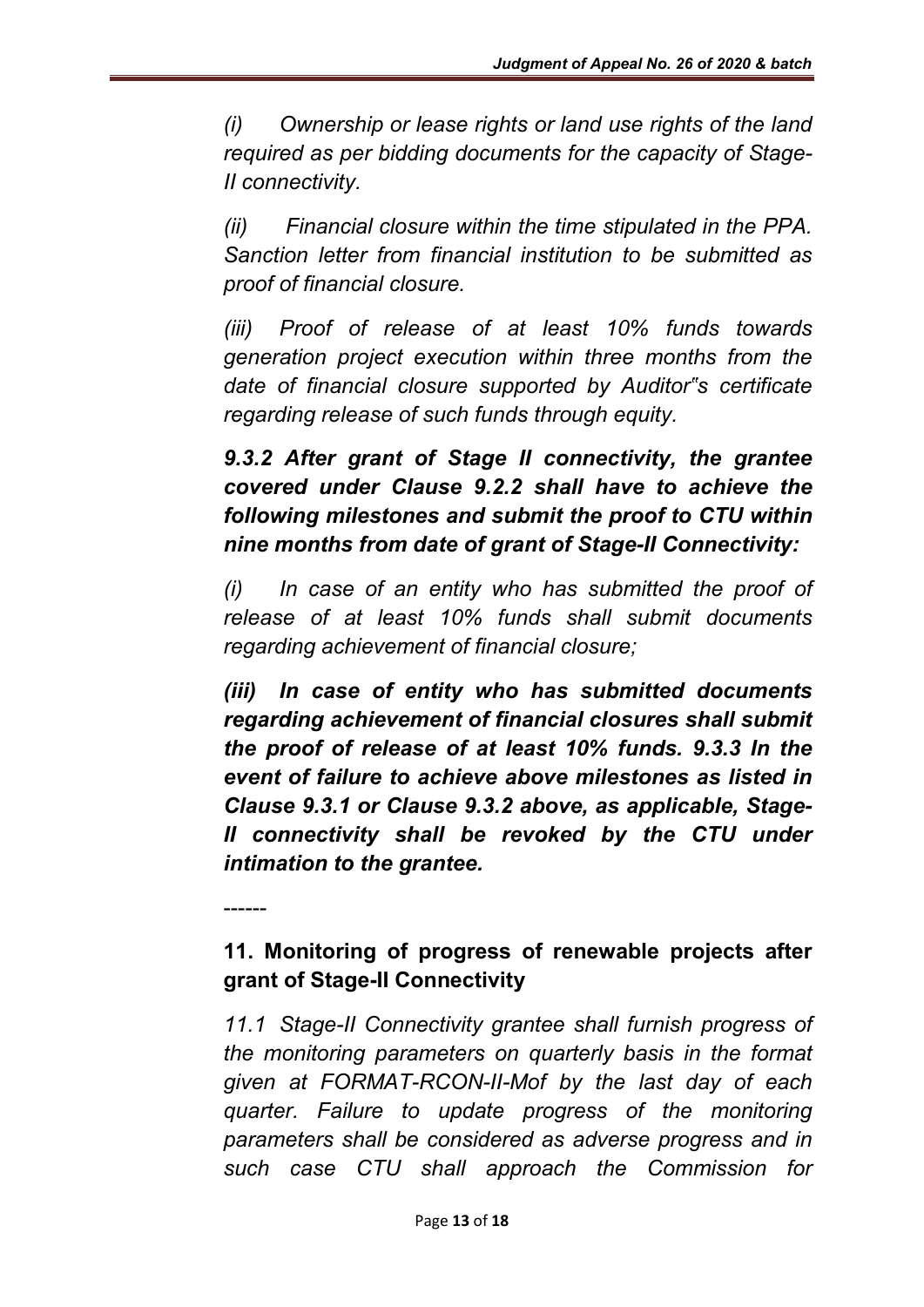*appropriate directions. The payment received in terms of these provisions shall be adjusted in the POC pool.* 

*11.2 The Stage-II Connectivity grantees shall be required to complete the dedicated transmission line(s) and pooling sub-station(s) within 24 months from the date of intimation of bay allocation at existing or new / under-construction ISTS sub-station. If the grantee fails to complete the dedicated transmission line within the stipulated period, the Conn-BG of the grantee shall be encashed and Stage-II connectivity shall be revoked. The payment received in terms of these provisions shall be adjusted in the POC pool."*

23. From the Clause 9.2 above, it is clear that the Appellant is covered under sub-clause 9.2.2 as it is not covered under 9.2.1. Further, as per sub-clause 9.3.2the Appellant shall have to achieve certain milestones and submit the proof to CTU within nine months from date of grant of Stage-II Connectivity failing whichthe Stage-II connectivity shall be revoked by the CTU under intimation to the grantee*.*

24. Further, as per sub-clause 11.2,the failure to complete the dedicated transmission line within the stipulated period i.e., 24 months from the allocation of bay, the Conn-BG of the grantee shall be encashed and Stage-II connectivity shall be revoked.

25. The Ld. Sr. Advocate, Mr. Sajan Poovayya invited our attention to the above provisions and submitted that vide the impugned order, the Central Commission has directed the Respondent no. 2 to encash the bank Guarantee.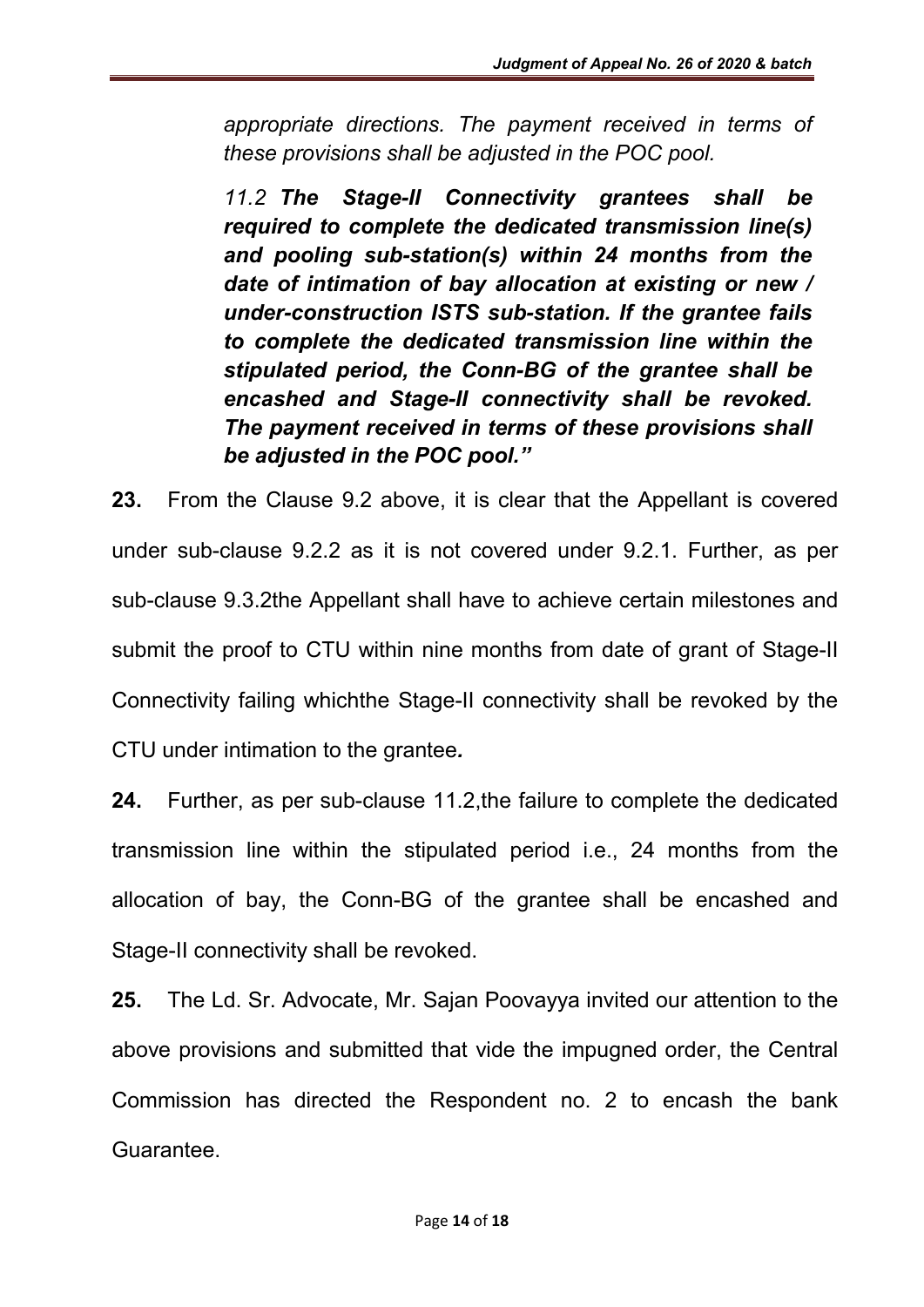26. He added that as per provision under clause 9.3 (specific reference to sub-clause 9.3.2), there Stage II connectivity can only be revoked in case the grantee of Stage II fails to achieve financial closure within 9 months from the specified date. It was also brought before us that the delay in achieving financial closure was on account of change in Govt of Gujarat Land Policy and was certainly not under the control of the Appellant.

27. The provisions under sub-clause 9.3.2 and 11.2 were highlighted wherein clause 9.3.2 provides for revocation of Connectivity where as failure to comply with the condition as specified under 11.2 may result into forfeiture of BG also.

28. However, from the above, it is clear that the Appellant has reached the Central Commission much before the specified period of 24 months as required for commissioning of dedicated transmission line is to expired. The Central Commission erroneously has invoked the provision before the expiry of such period.

29. On the contrary Ms. Suparna Srivastava Ld Counsel for the Respondent no. 2 has submitted that the encashment of the BG is on account of the fact that the Appellant has abandoned the project. She made the submission that in the working of the Connectivity Regulations and the Detailed Procedure, 2010, it was observed that there were no enumerated reciprocal obligations on the connectivity applicant to sign any agreement or submit any bank guarantee or fulfill any financial obligation.

Page 15 of 18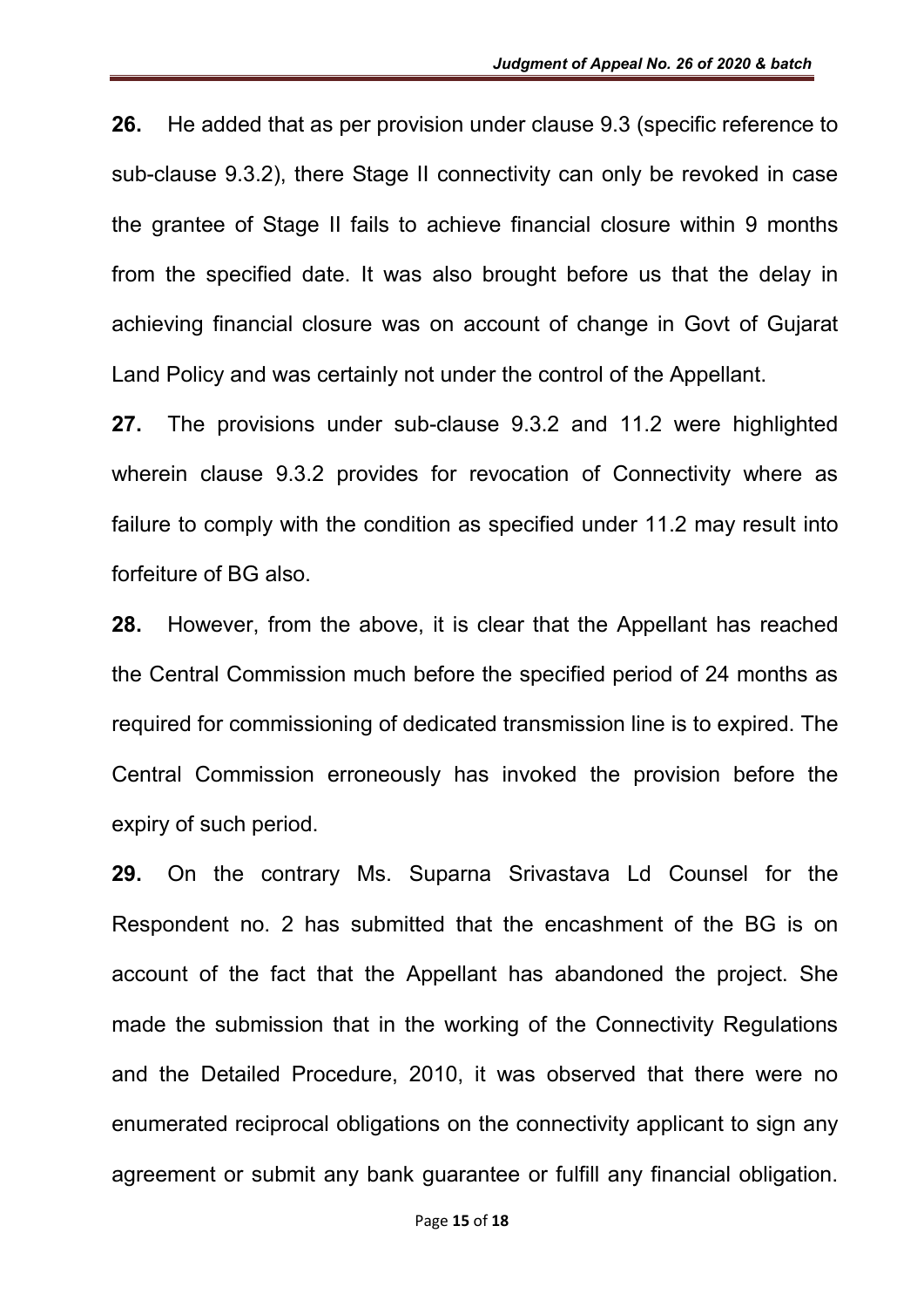As a result, once the connectivity was granted, often the grantee took no action towards making actual use of the connectivity which resulted in the connectivity grantees blocking the available infrastructure in the ISTS substation for use by other entity(s). This situation was further compounded when the Government of India, Ministry of New and Renewable Energy (MNRE) notified on 22.10.2016, "Guidelines for Implementation of Scheme for Setting Up of 1000 MW ISTS Wind Power Projects" for implementation by the Solar Energy Corporation of India Ltd. (SECI) through e-reverse auction for award of the wind projects. The Scheme resulted in a large number of connectivity applications from wind generators [and solar power park developers under other such schemes], who were granted connectivity by Respondent No.2 in terms of the Connectivity Regulations at the nearby existing/under-construction sub-stations till the available bay spaces were completely exhausted, upon which new sub-stations in the vicinity were planned and connectivity was granted at these new substations.

30. We are not inclined to accept the above, as it is mere perception of the Respondent which may be right but there is no legal or contractual provision placed before us which supports such an argument. On the contrary the relevant provisions have already been detailed in the foregoing paragraphs.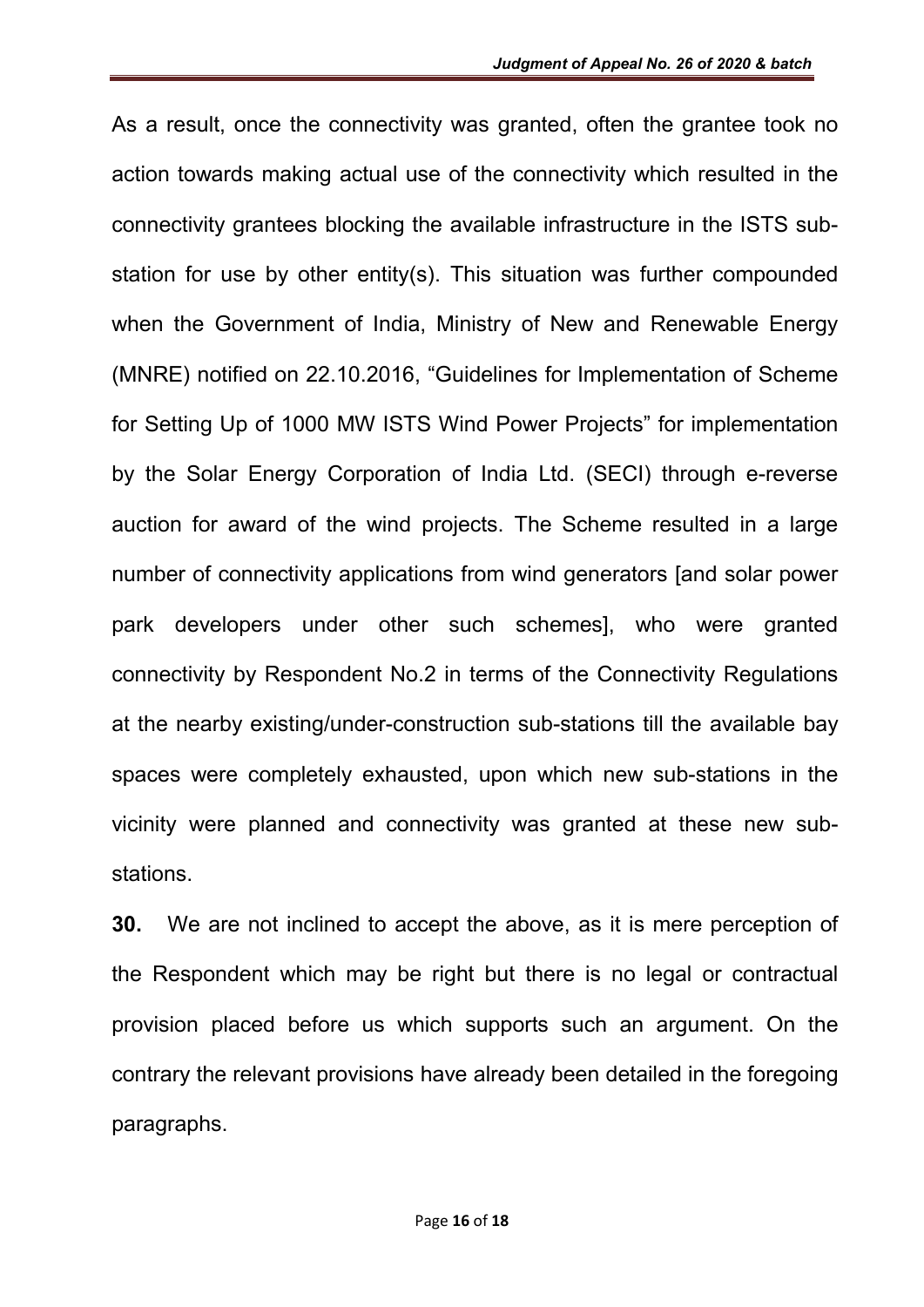31. Against the question of not invoking the clause 9.3.2, when the Appellant failed to achieve the financial closure and intimated the same to the Respondent no. 2, it was submitted that the Appellant has filed the Petition before the Central Commission. But this fact was not pleaded before the Central Commission.

32. The forfeiture of Bank Guarantee is an act of levying penalty. There cannot be any argument that any penalty can only be imposed or carried out when a person found guilty of committing an act which attracts such a penalty as provided under the law.A penal clause requires to be construed and enforced strictly. Since the requisite period of twenty-four months had not yet lased, the penalty of encashment of BG could not have been imposed.

33. For the foregoing reasons, on the given facts and in the circumstances, the appellant deserves grant of reliefs prayed for by the appeal at hand. We are compelled to again place it on record our strong disapproval over the arbitrary and unreasonable denial of effective relief by the Central Commission.

#### ORDER

34. In light of the above, we are of the considered view that the issues raised in the Appeals have merits and hence must succeed. The impugned order (common order) dated 13.01.2020 in Petition Nos. 56/MP/2019,